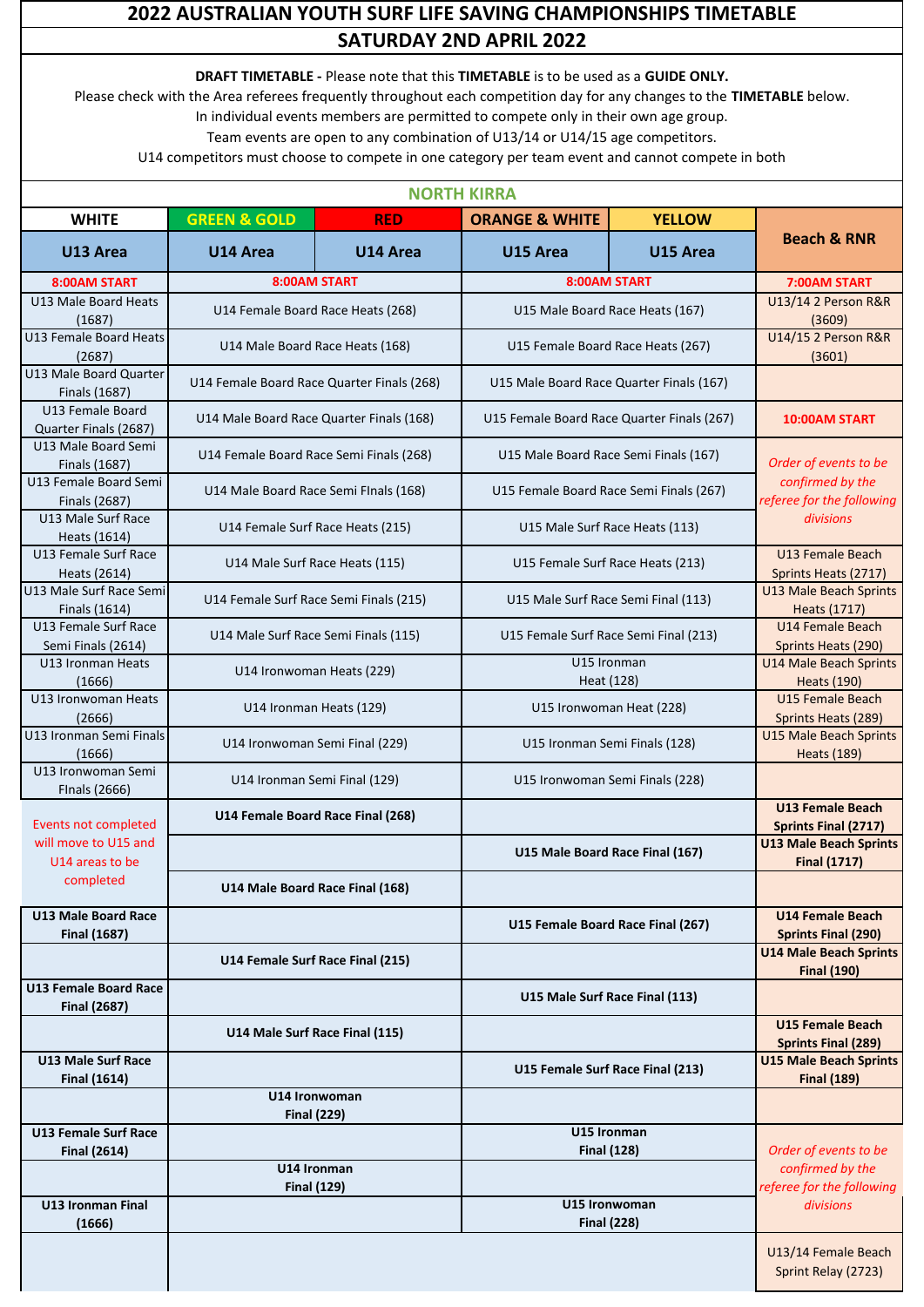## **2022 AUSTRALIAN YOUTH SURF LIFE SAVING CHAMPIONSHIPS TIMETABLE SATURDAY 2ND APRIL 2022**

#### **DRAFT TIMETABLE -** Please note that this **TIMETABLE** is to be used as a **GUIDE ONLY.**

Please check with the Area referees frequently throughout each competition day for any changes to the **TIMETABLE** below.

In individual events members are permitted to compete only in their own age group.

Team events are open to any combination of U13/14 or U14/15 age competitors.

| <b>NORTH KIRRA</b>  |                                                                                          |            |                           |               |                        |  |
|---------------------|------------------------------------------------------------------------------------------|------------|---------------------------|---------------|------------------------|--|
| <b>WHITE</b>        | <b>GREEN &amp; GOLD</b>                                                                  | <b>RED</b> | <b>ORANGE &amp; WHITE</b> | <b>YELLOW</b> | <b>Beach &amp; RNR</b> |  |
| U13 Area            | U14 Area                                                                                 | U14 Area   | U15 Area                  | U15 Area      |                        |  |
| U13 Ironwoman Final | Note: Male and Female finals will be in the same area in a finals 'block' if time allows |            |                           |               |                        |  |
| (2666)              |                                                                                          |            |                           |               |                        |  |
|                     | U14/15 Female Beach                                                                      |            |                           |               |                        |  |
|                     | Sprint Relay (2724)                                                                      |            |                           |               |                        |  |
|                     | U14/15 Male Beach                                                                        |            |                           |               |                        |  |
|                     | Sprint Relay (1724)                                                                      |            |                           |               |                        |  |
|                     | U13/14 Mixed Beach                                                                       |            |                           |               |                        |  |
|                     | Sprint Relay (3723)                                                                      |            |                           |               |                        |  |
|                     | U14/15 Mixed Beach                                                                       |            |                           |               |                        |  |
|                     | Sprint Relay (3724)                                                                      |            |                           |               |                        |  |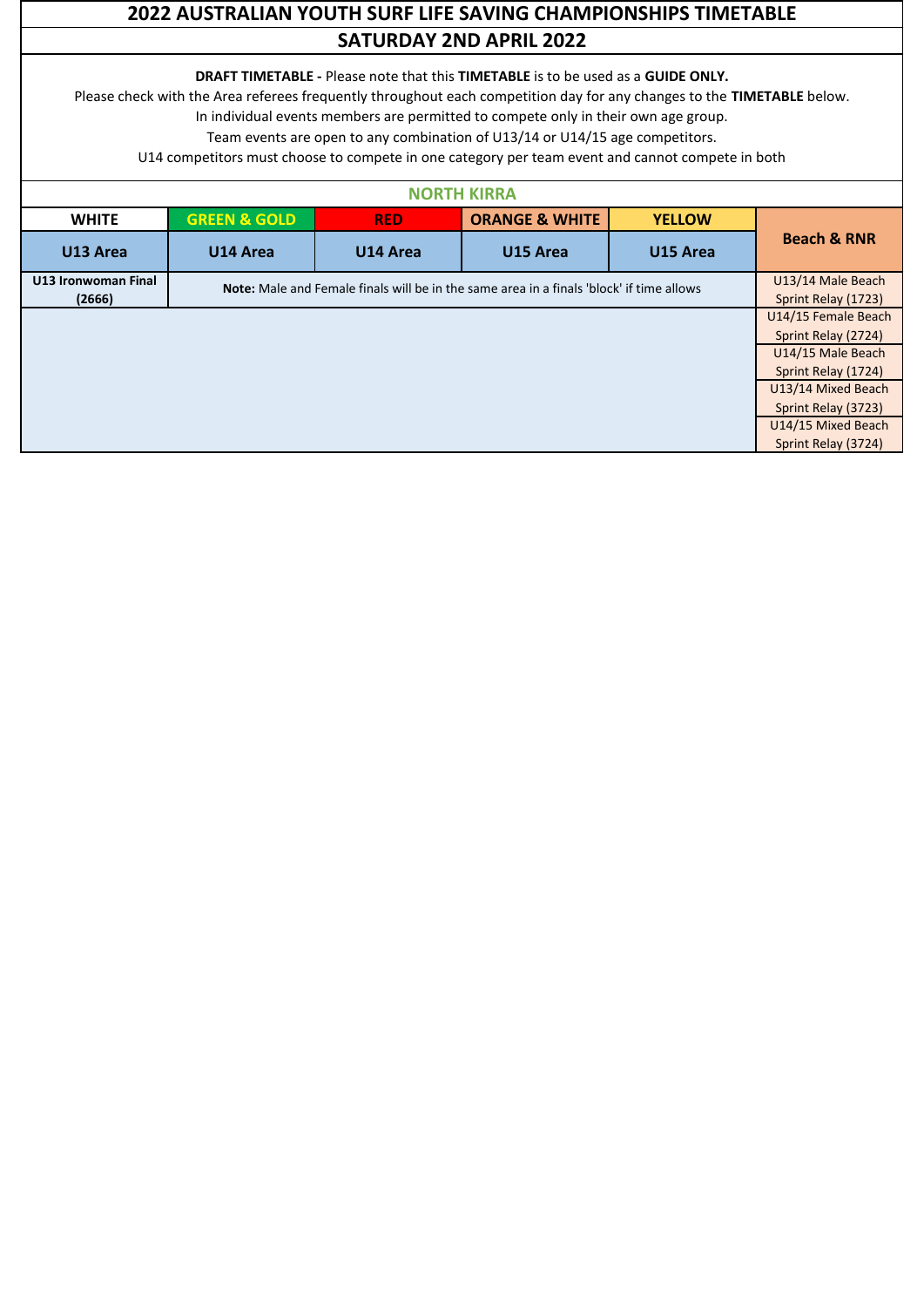# **2022 AUSTRALIAN YOUTH SURF LIFE SAVING CHAMPIONSHIPS TIMETABLE SUNDAY 3RD APRIL 2022**

**DRAFT TIMETABLE -** Please note that this **TIMETABLE** is to be used as a **GUIDE ONLY.**

Please check with the Area referees frequently throughout each competition day for any changes to the **TIMETABLE** below.

In individual events members are permitted to compete only in their own age group.

Team events are open to any combination of U13/14 or U14/15 age competitors.

| <b>NORTH KIRRA</b>                                 |                                            |                                   |                                            |                  |                                                      |  |
|----------------------------------------------------|--------------------------------------------|-----------------------------------|--------------------------------------------|------------------|------------------------------------------------------|--|
| <b>WHITE</b>                                       | <b>GREEN &amp; GOLD</b>                    | <b>RED</b>                        | <b>ORANGE &amp; WHITE</b>                  | <b>YELLOW</b>    | <b>Beach</b>                                         |  |
| <b>R&amp;R AREA</b>                                | <b>FEMALE AREA</b>                         | <b>FEMALE AREA</b>                | <b>MALE AREA</b>                           | <b>MALE AREA</b> |                                                      |  |
|                                                    |                                            | 9:00AM START                      | 9:00AM START                               |                  | <b>6:45AM START</b>                                  |  |
| U15 Mixed 5 Person R&R<br>(35) - Through to Finals | U13/U14 Board Relay Heats (2693)           |                                   | U13/U14 Board Relay Heats (1693)           |                  | U13/U14/U15 2km Run<br>Female (2748, 2562,<br>2561)  |  |
|                                                    | U14/U15 Board Relay Heats (2694)           |                                   | U14/U15 Board Relay Heats (1694)           |                  | U13/U14/U15 2km Run<br>Male (1748, 1562, 1561)       |  |
|                                                    | U13/U14 Cameron Relay Heats (2674)         |                                   | U13/U14 Cameron Relay Heats (1674)         |                  | U13/U14 2x1km Run<br>Relay Female (2749)             |  |
|                                                    | U14/U15 Cameron Relay Heats (2673)         |                                   | U14/U15 Cameron Relay Heats (1673)         |                  | U13/U14 2x1km Run<br>Relay Male (1749)               |  |
|                                                    | U13/U14 Surf Teams Heats (2621)            |                                   | U13/U14 Surf Teams Heats (1621)            |                  | U14/U15 2x1km Run<br>Relay Female (2561)             |  |
|                                                    | U14/U15 Surf Teams Heats (2622)            |                                   | U14/U15 Surf Teams Heats (1622)            |                  | U14/U15 2x1km Run<br>Relay Male (1561)               |  |
|                                                    | U13/U14 Surf Teams Quarter Finals (2621)   |                                   | U13/U14 Surf Teams Quarter Finals (1621)   |                  | U13/14 2x1km Run<br>Relay Mixed (3749)               |  |
|                                                    | U14/U15 Surf Teams Quarter Finals (2622)   |                                   | U14/U15 Surf Teams Quarter Finals (1622)   |                  | U14/15 2x1km Run<br>Relay Mixed (3561)               |  |
|                                                    | U13/U14 Surf Teams Semi Finals (2621)      |                                   | U13/U14 Surf Teams Semi Finals (1621)      |                  | <b>10:30AM START</b>                                 |  |
|                                                    | U14/U15 Surf Teams Semi Finals (2622)      |                                   | U14/U15 Surf Teams Semi Finals (1622)      |                  | <b>Heats to Semis</b>                                |  |
|                                                    | U13/U14 Board Rescue Heats (2672)          |                                   | U13/U14 Board Rescue Heats (1672)          |                  | <b>U13 Female Beach Flags</b><br>(2739)              |  |
|                                                    | U14/U15 Board Rescue Heats (2671)          |                                   | U14/U15 Board Rescue Heats (1671)          |                  | U13 Male Beach Flags<br>(1739)                       |  |
|                                                    | U13/U14 Board Rescue Quarter Finals (2672) |                                   | U13/U14 Board Rescue Quarter Finals (1672) |                  | U14 Female Beach Flags<br>(2102)                     |  |
|                                                    | U14/U15 Board Rescue Quarter Finals (2671) |                                   | U14/U15 Board Rescue Quarter Finals (1671) |                  | U14 Male Beach Flags<br>(1102)                       |  |
|                                                    | U13/U14 Board Rescue Semi Finals (2672)    |                                   | U13/U14 Board Rescue Semi Finals (1671)    |                  | U15 Female Beach Flags<br>(2101)                     |  |
|                                                    | U14/U15 Board Rescue Semi Finals (2671)    |                                   | U14/U15 Board Rescue Semi Finals (1672)    |                  | U15 Male Beach Flags<br>(1101)                       |  |
|                                                    |                                            |                                   |                                            |                  |                                                      |  |
|                                                    |                                            |                                   | U13/U14 Board Rescue Final (1672)          |                  | <b>U13 Female Beach Flags</b><br><b>Final (2739)</b> |  |
|                                                    |                                            | U13/U14 Board Rescue Final (2672) |                                            |                  |                                                      |  |
|                                                    |                                            |                                   | U14/U15 Board Rescue Final (1671)          |                  | <b>U13 Male Beach Flags</b><br><b>Final (1739)</b>   |  |
|                                                    |                                            | U14/U15 Board Rescue Final (2671) |                                            |                  |                                                      |  |